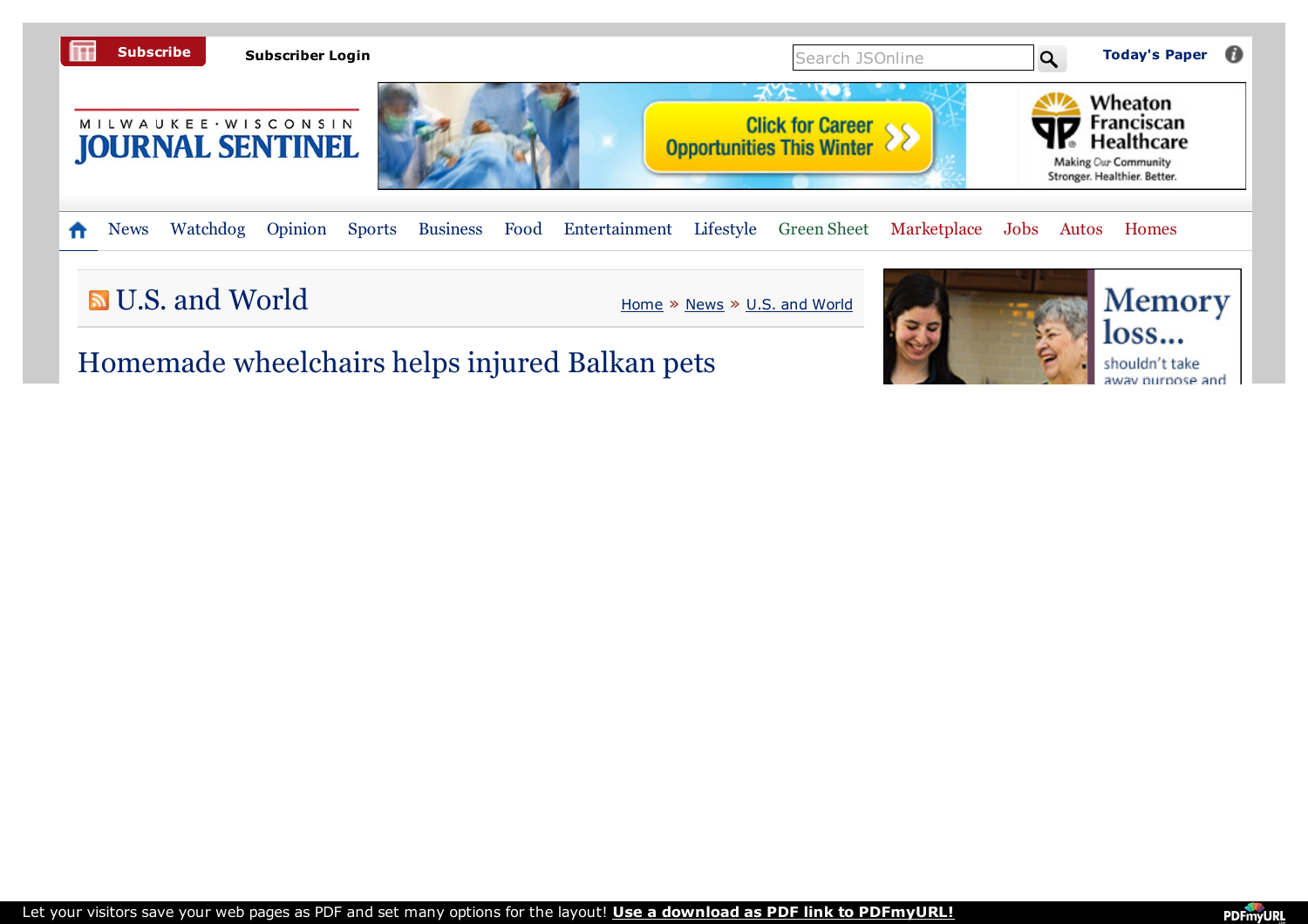



Advertisement

| month in a park in Belgrade, Serbia.             | <b>Associated Press</b><br>Milce Cankovic Kadijevic's dog Bak, which is in a wheelchair following a spinal injury, plays with another dog last                                                                                                                                                                                                                                                                                                                                                                                                                                                 | <b>MOST POPULAR - NEWS</b>   |
|--------------------------------------------------|------------------------------------------------------------------------------------------------------------------------------------------------------------------------------------------------------------------------------------------------------------------------------------------------------------------------------------------------------------------------------------------------------------------------------------------------------------------------------------------------------------------------------------------------------------------------------------------------|------------------------------|
| By Jovana Gec Associated Press, Associated Press | March 7, 2015                                                                                                                                                                                                                                                                                                                                                                                                                                                                                                                                                                                  | most read commented e-mailed |
| <b>B</b> Share<br><b>TWEET</b>                   | $\Box$ PRINT<br>$(1)$ COMMENTS<br>$\boxtimes$ EMAIL                                                                                                                                                                                                                                                                                                                                                                                                                                                                                                                                            | » more most popular content  |
| Photos                                           | <b>Belgrade, Serbia</b> - When his dog Mica suffered a spinal injury, Dragan<br>Dimitrijevic made her a wheelchair, using small wheels, plastic pipes and<br>old belts. It worked: The foxy-looking mongrel was back in the park in no<br>time, other dogs barking and sniffing inquisitively at the strange<br>construction dangling along.<br>Although it is homemade from used parts, word of Mica's wheelchair<br>spread swiftly among dog lovers in not-so-animal-friendly Serbia. Other<br>pet owners with similar problems started calling, and Dimitrijevic was soon<br>taking orders. | Advertisement                |

In more than three years, the computer programmer from Belgrade has

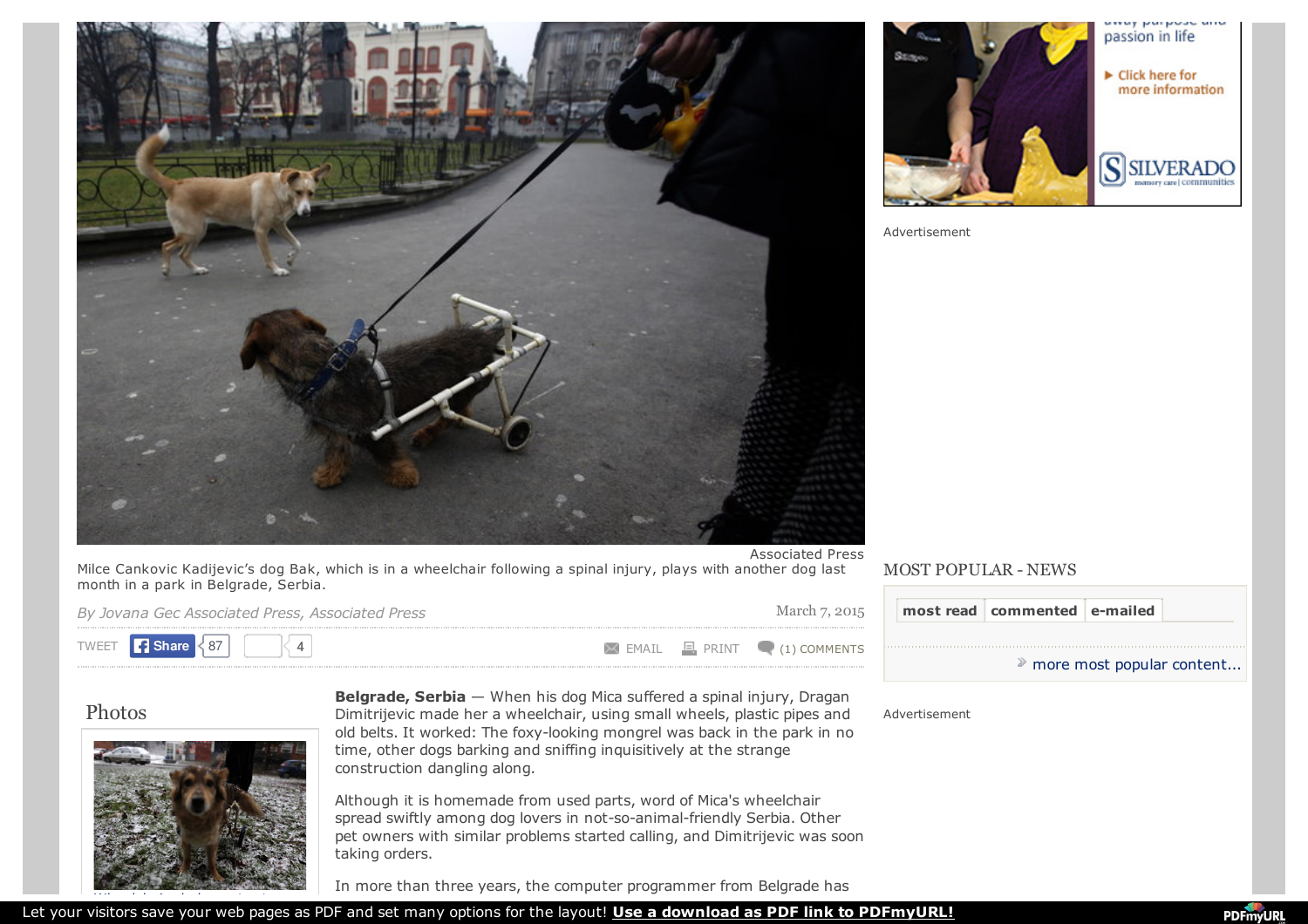[Wheelchairs](http://www.jsonline.com/multimedia/photos/wheelchairs-helps-pets-stay-mobile-b99457776z1-295512941.html) helps pets stay mobile

made about 80 wheelchairs for invalid dogs and cats, developing a small business with happy customers all over Serbia and other Balkan countries.

"I have a soft spot for dogs," Dimitrijevic said. "A wheelchair is not a cure, but it enables them to run, sniff, do all the things other dogs normally

#### do."

For many in the impoverished Balkans — a region with a bad record both in care for the disabled and in animal welfare — Dimitrijevic's wheelchair is the only way to deal with pet disability. There are no other local producers, while obtaining a pet wheelchair from European Union countries costs many times more.

In Serbia, authorities have been unable to cope with the problem of tens of thousands of stray dogs, so injured animals are often simply put down.

Milce Cankovic Kadijevic was first told to euthanize her wire-haired dachshund Bak, who squashed a spinal disk four years ago. Then she heard about Dimitrijevic.

"This wheelchair has allowed Bak to live normally, to run and play," Cankovic Kadijevic said. "He doesn't even know he has a problem!"

Veterinarian Dragan Bacic explained that a wheelchair for pets also helps the animals exercise and prevents additional injuries when they go outside.

Dimitrijevic said each wheelchair is made in consultation with veterinarians, adapted individually to fit a particular pet and the nature of its injuries. While the first wheelchair took three days to make, nowadays it is a one-day routine, he said.

But, Dimitrijevic insisted, seeing photos or a video of a joyful animal able to run again, is as rewarding as ever. "There is nothing like a dog rushing toward its friends or owner," he said. "So happy!"



### [Comments](http://www.jsonline.com/news/usandworld/homemade-wheelchairs-helps-injured-balkan-pets-b99457702z1-295516951.html?page=1) »

Read and share your thoughts on this story.

## From around the web and the Journal Sentinel



Bentley University 10 Dorm Room Hacks You Need to Know



A method to pocket 6% cash back on grocery purchases

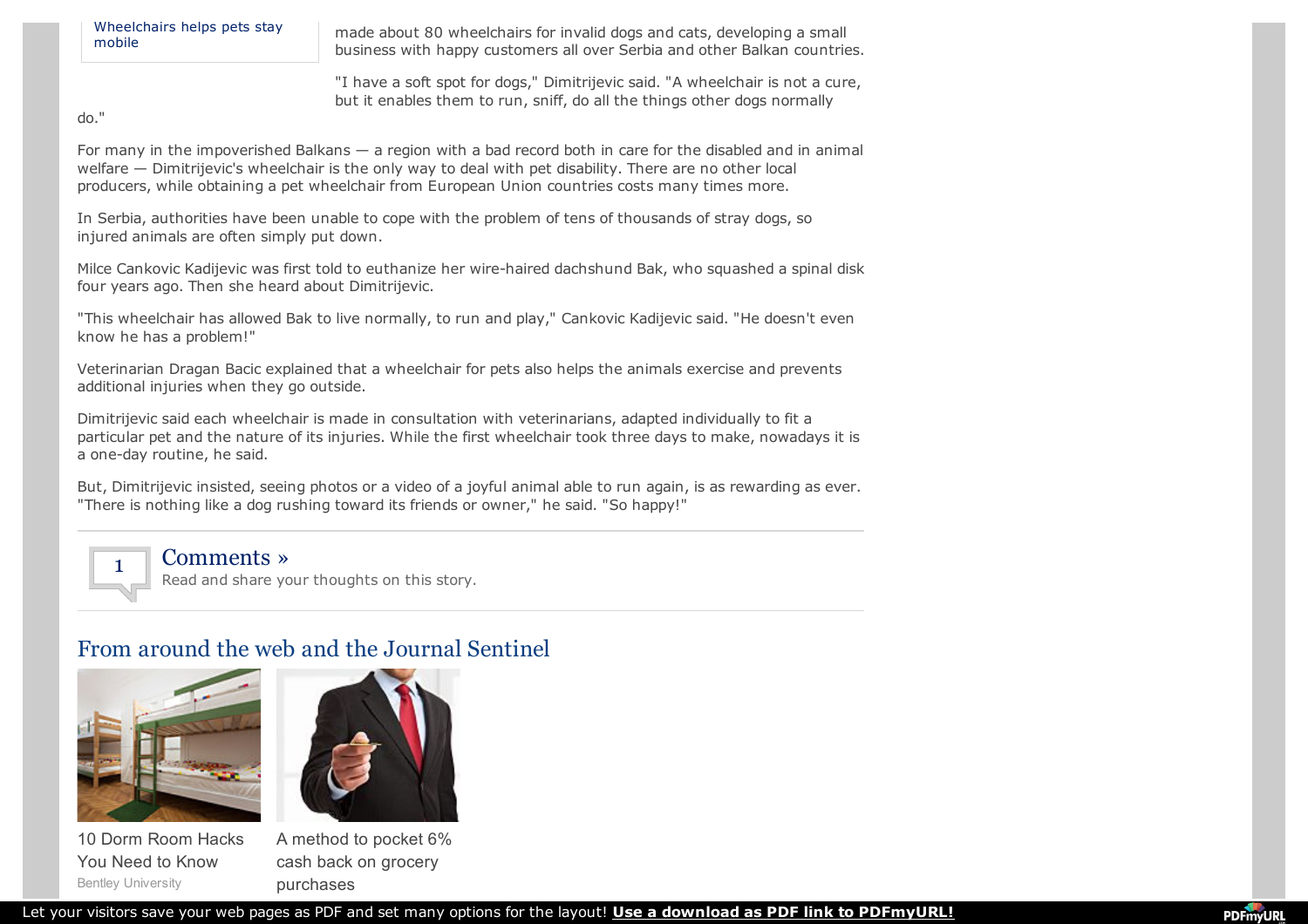# More from around the web More from the Journal Sentinel

- Inside Look At LeBron's [Incredible](http://www.bankrate.com/lite/real-estate/celebrity-house-for-sale-lebron-james-1.aspx?ic_id=tb_33001&pid=pm_tb21) Miami Home For Sale (Bankrate)
- A method to pocket 6% cash back on grocery [purchases](http://www.nextadvisor.com/blog/2015/02/18/blue-cash-preferred-american-express-provides-great-cash-back/?kw=tbla_dsk_6perc1-16&site=jsonline) (NextAdvisor)
- 4 in 5 [Americans](http://www.fool.com/mms/mark/buffett-4in5-carrier-t/) Are Ignoring Buffett's Warning (The Motley Fool)

**NEWSWATCH** 

- How Much Money Do You Really Get from a Reverse [Mortgage?](http://www.newretirement.com/blog/2014/10/24/new-reverse-mortgage-calculator-how-to-assess-your-suitability-for-these-loans/?nr_product=revmort&nr_a=taboola&nr_medium=contentmkt&nr_creative=monigetfmrm&nr_adtype=ImageOverHeadLine&nr_adgroup=blkwhtelegfem&nr_campaign=acssuit4retire-byplcmt&nr_keyword=desktop&nr_size=&utm_medium=contentmkt&utm_source=taboola&utm_content=monigetfmrm&nr_placement=jsonline) (NewRetirement)
- Why Aren't [Homeowners](https://www.lowermybills.com/lending/home-refinance/index.loan?pkey1=&pkey2=&pkey3=&sourceid=lmb-37630-68864&moid=65624&utm_source=taboola&utm_medium=referral) Taking Advantage of HARP? (LowerMyBills)

[Sponsored](http://www.taboola.com/en/popup?template=colorbox&taboola_utm_source=jsonline&taboola_utm_medium=bytaboola&taboola_utm_content=hybrid-text-links-2c:Below Article Text Links:) Links by [Taboola](http://www.taboola.com/en/popup?template=colorbox&taboola_utm_source=jsonline&taboola_utm_medium=bytaboola&taboola_utm_content=hybrid-text-links-2c:Below Article Text Links:)

E-mail Newsletter The latest local news delivered to your inbox Monday-Friday around noon – or whenever there's big breaking news. enter your e-mail address Sign Up Now!

Enter your e-mail address above and click "Sign Up Now!" to begin receiving your e-mail newsletter [Login](http://www.jsonline.com/s?action=login&rurl=http%3A%2F%2Fwww.jsonline.com%2Fnews%2Fusandworld%2Fhomemade-wheelchairs-helps-injured-balkan-pets-b99457702z1-295516951.html) or [Register](http://www.jsonline.com/s?action=reg&rurl=http%3A%2F%2Fwww.jsonline.com%2Fnews%2Fusandworld%2Fhomemade-wheelchairs-helps-injured-balkan-pets-b99457702z1-295516951.html) to manage all your newsletter preferences.



Let your visitors save your web pages as PDF and set many options for the layout! **Use a download as PDF link to [PDFmyURL!](http://pdfmyurl.com/save-as-pdf?src=pdf)**